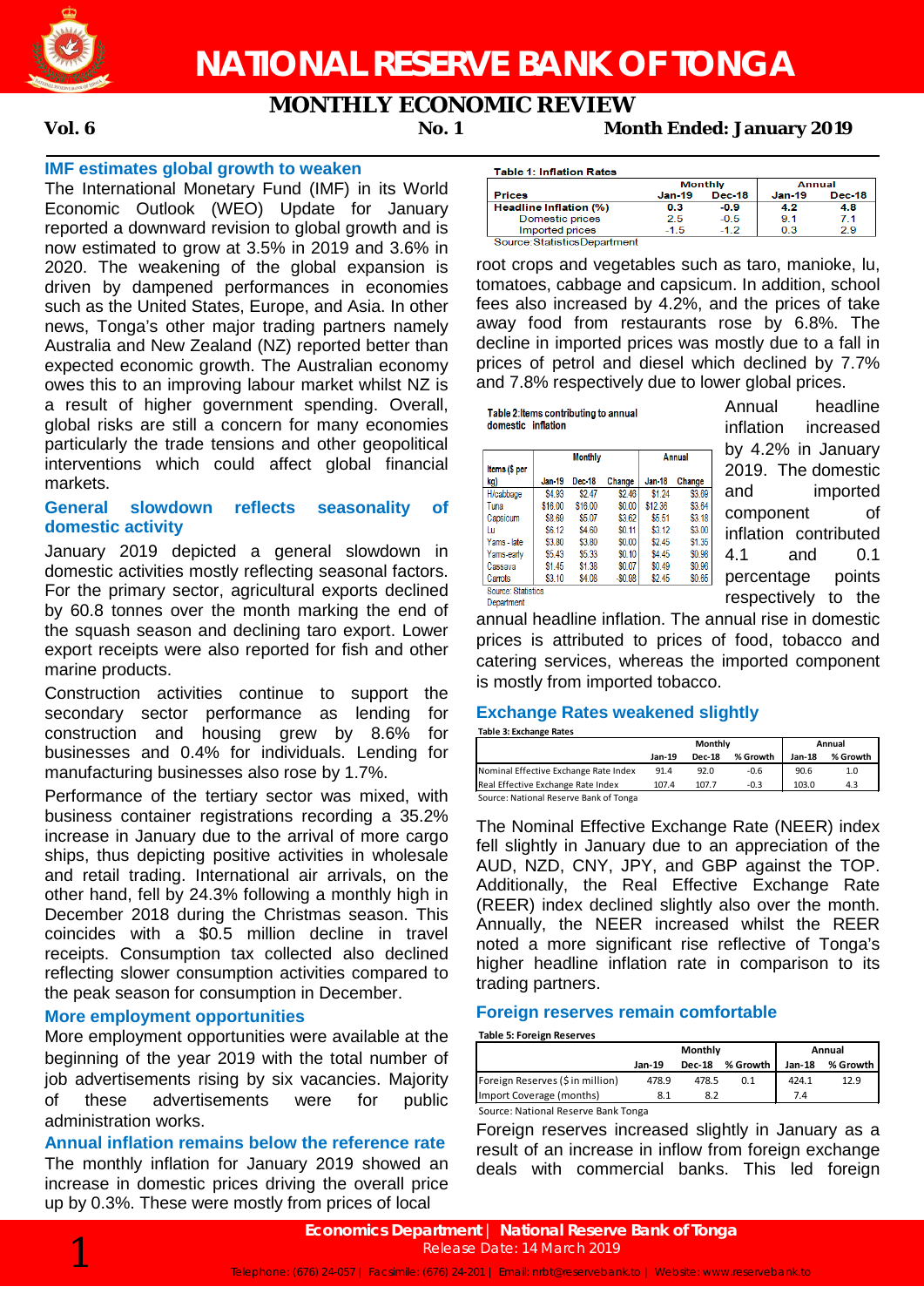

## **MONTHLY ECONOMIC REVIEW**

**Vol. 6 No. 1 Month Ended: January 2019**

reserves to another record high of \$478.9 million equivalent to 8.1<sup>1</sup> months of imports cover.

|                          | Table 6: Overseas Exchange Transactions |               |                                       |          |               |          | <b>Table 7: Broad Money</b> |
|--------------------------|-----------------------------------------|---------------|---------------------------------------|----------|---------------|----------|-----------------------------|
|                          |                                         |               | <b>Overseas Exchange Transactions</b> |          |               |          |                             |
|                          |                                         | Monthly       |                                       |          | Annual        |          |                             |
|                          | Jan-19                                  | <b>Dec-18</b> | % Growth                              | Jan-19   | <b>Jan-18</b> | % Growth | Broad money (\$ in mil      |
| <b>Overall Balance</b>   | 0.4                                     | 9.8           | $-95.4$                               | 54.9     | 43.2          | 26.8     |                             |
| <b>Current Account</b>   | $-10.1$                                 | 6.7           | $-249.9$                              | 24.2     | 5.3           | 356.5    | Net Foreign Asset           |
| Merchandise Trade        | $-32.3$                                 | $-31.8$       | 1.6                                   | $-412.6$ | $-375.4$      | 9.9      | Net Domestic Asse           |
| Services                 | 1.0                                     | 3.5           | $-70.5$                               | 23.7     | 35.7          | $-33.5$  | Source: Banking System,     |
| Income                   | 1.3                                     | 1.6           | $-15.2$                               | 6.9      | $-17.3$       | $-140.2$ | cyclone relief              |
| <b>Transfers</b>         | 19.9                                    | 33.5          | $-40.7$                               | 406.1    | 362.3         | 12.1     |                             |
| <b>Capital Account</b>   | 8.8                                     | 1.9           | 362.3                                 | 34.7     | 44.8          | $-22.6$  | more remittan               |
| <b>Financial Account</b> | 1.8                                     | 1.2           | 49.1                                  | $-4.0$   | $-6.9$        | $-41.3$  | Evence liquiz               |

Source: Banking Systems

The current account balance declined in January yet still recorded a surplus of \$0.4 million. This was driven largely by a decrease in private transfer receipts and official transfer receipts. The movements in private transfer receipts resulted from lower remittances compared to the peak month for remittances in December, whilst official transfer receipts was due to the higher influx of government funds in the previous month. The internet outage in January delayed the operations of some of the banks and foreign exchange dealers for only a few days. Additionally, export proceeds declined in January further contributing to the lower current account balance recorded. The capital account, however, noted a considerable hike driven by higher foreign investment receipts for local business investments within the agricultural sector.

Over the year, the OET surplus balance recorded was higher than January 2018. This stemmed from higher receipts received throughout the year particularly official receipts such as budget support and Government grants. Meanwhile, the merchandise trade deficit continued to widen due to higher payments for imports, specifically oil, wholesale and retail goods, other imports, and motor vehicles.

Furthermore, the capital account continued to record the most contribution to the overall OET surplus balance. This was driven by higher official grants for investment projects and capital expenditures (mostly for government and public works). The financial account recorded a deficit yet lower than the deficit last year.

### **Broad money fell on lower net domestic assets**

Higher government deposits lowered the net domestic assets resulting in the declined of broad money over the month. This offsets the slight increase in net foreign assets. However, in annual terms, broad money continued to rise due to higher

foreign reserves from receiving of budgetary support, grants and

| rabie 7: Broad ivionev      |        |               |          |        |          |
|-----------------------------|--------|---------------|----------|--------|----------|
|                             |        | Monthly       | Annual   |        |          |
|                             | Jan-19 | <b>Dec-18</b> | % Growth | Jan-18 | % Growth |
| Broad money (\$ in million) | 598.3  | 605.3         | $-1.1$   | 552.5  | 8.3      |
| Net Foreign Asset           | 502.2  | 502.1         | 0.0      | 446.2  | 12.6     |
| Net Domestic Asset          | 96.4   | 103.5         | $-6.9$   | 106.6  | $-9.6$   |
|                             |        |               |          |        |          |

Source: Banking System, National Reserve Bank of Tonga

cyclone relief funds from development partners and more remittances.

### **Excess liquidity remains**

**Table 8: Reserve money**

|                                                        | Monthly |               |            | <b>IAnnual</b> |          |  |  |
|--------------------------------------------------------|---------|---------------|------------|----------------|----------|--|--|
|                                                        | Jan-19  | <b>Dec-18</b> | % Growth I | Jan-18         | % Growth |  |  |
| Reserve money (\$ in million)                          | 326.2   | 324.7         | 0.5        | 295.5          | 10.4     |  |  |
| Source: Banking System, National Reserve Bank of Tonga |         |               |            |                |          |  |  |

Liquidity in the banking system slightly rose over the month to \$326.2 million due mainly to higher deposits by the commercial banks to the Reserve Bank's vault. The slight increase in statutory required deposits also supported the trend and these offsets a decline in currency in circulation. The banks' total loans to deposit ratio slightly fell from 75.1% in the previous month to 74.8% this month reflecting the higher increase in deposits outweighing growth in loans.

### **Credit growth continues on growing business loans**

|  | <b>Table 9: Total Lending</b> |
|--|-------------------------------|

|               |               | Annual   |          |          |
|---------------|---------------|----------|----------|----------|
| <b>Jan-19</b> | <b>Dec-18</b> | % Growth | $Jan-18$ | % Growth |
| 482.8         | 479.9         | 0.6      | 437.5    | 10.4     |
| 222.3         | 219.4         | 1.3      | 196.6    | 13.1     |
| 260.2         | 260.1         | 0.1      | 241.2    | 7.9      |
| 0.3           | 0.4           | $-31.4$  | 0.8      | $-65.0$  |
|               |               |          | Monthly  |          |

Source: Banking System, National Reserve Bank of Tonga

Higher lending to businesses continued to drive the increase in total lending both over the month and year to \$482.8 million. Majority of the loans were for the public sectors, tourism, constructions, and transport sectors. Similarly, household loans also grew over the month and over the year, which was mostly for housing loans.

#### **Weighted average interest rate spread narrowed Table 10: Weighted Average Interest Rates**

| נשאוכ בט. זזכונוונכט הזכונונכ ווונכוכא ומוכש |                                                        |               |              |        |              |  |  |  |
|----------------------------------------------|--------------------------------------------------------|---------------|--------------|--------|--------------|--|--|--|
|                                              |                                                        | Monthly       | Annual       |        |              |  |  |  |
| <b>Interest Rates</b>                        | Jan-19                                                 | <b>Dec-18</b> | Growth (bps) | Jan-18 | Growth (bps) |  |  |  |
| Weighted Average Banks Deposit Rate (%)      | 1.882                                                  | 1.897         | $-1.5$       | 2.148  | $-26.6$      |  |  |  |
| Weighted Average Banks Lending Rate (%)      | 8.092                                                  | 8.122         | $-3.0$       | 7.904  | 18.8         |  |  |  |
| Weighted Average Interest Rate Spread (%)    | 6.210                                                  | 6.225         | $-1.5$       | 5.757  | 45.4         |  |  |  |
|                                              | Source: Banking System, National Reserve Bank of Tonga |               |              |        |              |  |  |  |

Both lending rates and deposit rates declined in January 2019. However, the decline in lending rates more than offset the decline in deposit rates resulting in a narrowed weighted average interest rate spread of 6.21%. Lower weighted average lending rate stemmed from households' housing loans and



<sup>&</sup>lt;sup>1</sup> Revisions to the Months of Imports was due to the receipt of updated Trade data from the Statistics Department for June & September 2018 quarter.